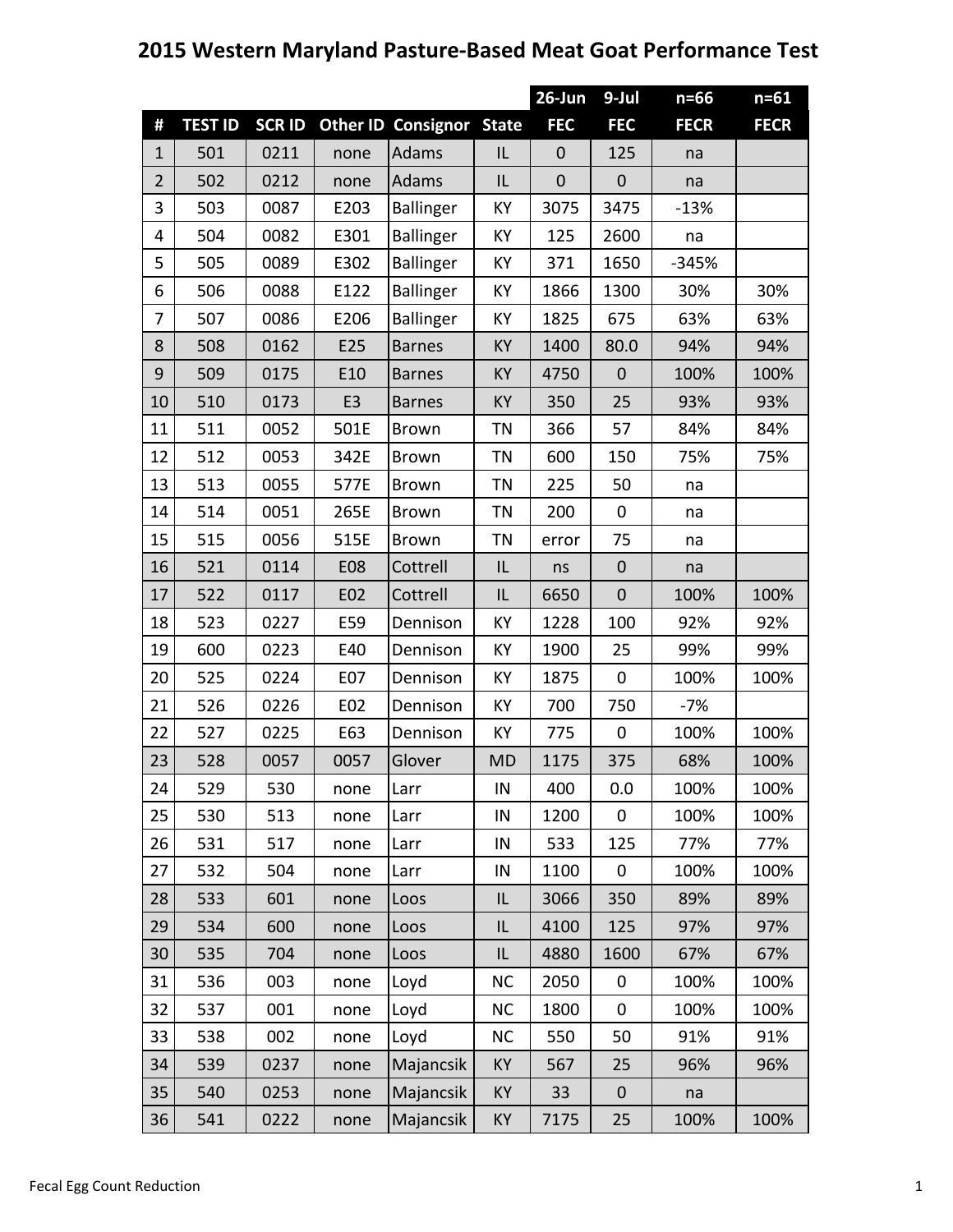## **Western Maryland Pasture‐Based Meat Goat Performance Test**

|    |                |               |      |                           |              | 26-Jun      | 9-Jul            | $n=66$      | $n = 61$    |
|----|----------------|---------------|------|---------------------------|--------------|-------------|------------------|-------------|-------------|
| #  | <b>TEST ID</b> | <b>SCR ID</b> |      | <b>Other ID Consignor</b> | <b>State</b> | <b>FEC</b>  | <b>FEC</b>       | <b>FECR</b> | <b>FECR</b> |
| 37 | 542            | 0211          | none | Majancsik                 | KY           | 2350        | 100              | 96%         | 96%         |
| 38 | 543            | R126          | none | Maynard<br>Dishman        | <b>TN</b>    | ns          | na               | na          |             |
| 39 | 544            | R020          | none | Maynard<br>Dishman        | <b>TN</b>    | 3625        | 75               | 98%         | 98%         |
| 40 | 546            | 3953          | E175 | Murphy                    | <b>NJ</b>    | 1040        | 50               | 95%         | 95%         |
| 41 | 547            | 3944          | E170 | Murphy                    | <b>NJ</b>    | 50          | 125              | na          |             |
| 42 | 548            | 3847          | E120 | Murphy                    | <b>NJ</b>    | 1400        | 200              | 86%         | 86%         |
| 43 | 549            | 3737          | E113 | Murphy                    | <b>NJ</b>    | 2275        | 250              | 89%         | 89%         |
| 44 | 550            | 3938          | E163 | Murphy                    | <b>NJ</b>    | 950         | $\mathbf 0$      | 100%        | 100%        |
| 45 | 551            | 1520          | none | Nelson                    | <b>MD</b>    | 5666        | 0                | 100%        | 100%        |
| 46 | 552            | 1513          | none | Nelson                    | <b>MD</b>    | 10025       | 0                | 100%        | 100%        |
| 47 | 553            | 1515          | none | Nelson                    | <b>MD</b>    | 4633        | 75               | 98%         | 98%         |
| 48 | 554            | 1507          | none | Nelson                    | <b>MD</b>    | 11900       | $\mathbf 0$      | 100%        | 100%        |
| 49 | 555            | 1518          | none | Nelson                    | MD           | 2367        | $\pmb{0}$        | 100%        | 100%        |
| 50 | 556            | 1503          | none | Peters                    | <b>NC</b>    | ns          | na               | na          |             |
| 51 | 557            | 1505          | none | Peters                    | <b>NC</b>    | 400         | $\boldsymbol{0}$ | 100%        | 100%        |
| 52 | 558            | 1507          | none | Peters                    | <b>NC</b>    | 367         | $\boldsymbol{0}$ | 100%        | 100%        |
| 53 | 559            | 1517          | none | Peters                    | <b>NC</b>    | 1200        | $\mathbf 0$      | 100%        | 100%        |
| 54 | 560            | 1509          | none | Peters                    | <b>NC</b>    | 1233        | 25               | 98%         | 98%         |
| 55 | 561            | 1501          | none | Pinneo                    | KS           | 5320        | 1750             | 67%         | 67%         |
| 56 | 562            | 1503          | none | Pinneo                    | KS           | 5366        | 425              | 92%         | 92%         |
| 57 | 563            | 1515          | none | Pinneo                    | KS           | 8033        | 600              | 93%         | 93%         |
| 58 | 564            | 1567          | none | Pinneo                    | KS           | 5760        | 280              | 95%         | 95%         |
| 59 | 565            | 413           | none | Pursel                    | PA           | $\mathbf 0$ | $\mathbf{0}$     | na          |             |
| 60 | 566            | 0001          | none | Purich                    | VT           | 267         | 0                | na          |             |
| 61 | 567            | 0005          | none | Purich                    | VT           | 125         | 0                | na          |             |
| 62 | 568            | 0002          | none | Purich                    | VT           | 50          | 0                | na          |             |
| 63 | 599            | 0087          | 10   | Reece                     | <b>TN</b>    | 75          | $\mathbf 0$      | na          |             |
| 64 | 570            | 0085          | 6    | Reece                     | <b>TN</b>    | 1300        | 500              | 62%         | 62%         |
| 65 | 571            | 0088          | 18   | Reece                     | <b>TN</b>    | 2425        | 4675             | $-93%$      |             |
| 66 | 572            | 0009          | 202  | Slavens                   | KS           | 2320        | 320              | 86%         | 86%         |
| 67 | 573            | 0005          | 118  | Slavens                   | KS           | 3550        | 150              | 96%         | 96%         |
| 68 | 574            | 0108          | none | Smith                     | VA           | 1000        | 275              | 73%         | 73%         |
| 69 | 575            | 0110          | none | Smith                     | <b>VA</b>    | ns          | $\mathbf{0}$     | na          |             |
| 70 | 576            | 0111          | none | Smith                     | VA           | ns          | 100              | na          |             |